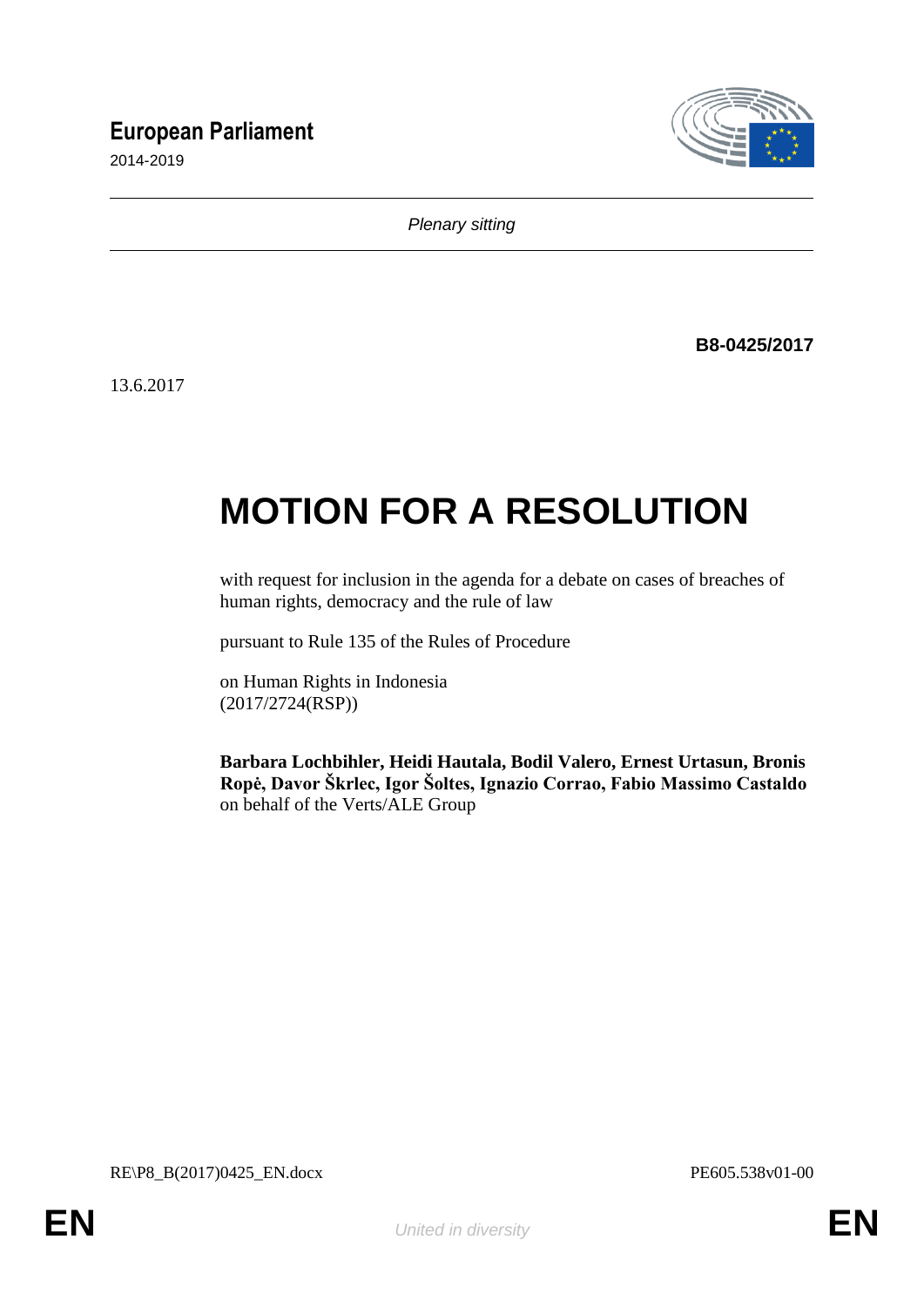#### **B8-0425/2017**

## **European Parliament resolution on Human Rights in Indonesia (2017/2724(RSP))**

### *The European Parliament*,

- Having regard its previous resolutions on Indonesia, in particular the one of 19 January 2017 on the cases of Hosea Yeimo, Ismael Alua and the Governor of Jakarta, and of 10 February 2014 on the draft Council decision on the conclusion of the Framework Agreement on Comprehensive Partnership and cooperation between the European Community and its Member States on the one part and the Republic of Indonesia on the other part, with the exception of matters related to readmission,
- Having regard to the EU local statement on freedom of religion or belief and freedom of expression of 9 May 2017,
- Having regard to the Joint Press Release following the First Meeting of the EU-Indonesia Joint Committee of 29 November 2016,
- Having regard to the Bangkok Declaration on Promoting an ASEAN-EU Global Partnership for Shared Strategic Goals of 14 October 2016,
- Having regard to the Joint Communication to the European Parliament and the Council: 'The EU and ASEAN: a partnership with a strategic purpose' of 18 May 2015,
- Having regard to the statement of 27 July 2016 by the European External Action Service (EEAS) spokesperson on the planned executions in Indonesia and of 23 May 2015 by the HR/VP Federica Mogherini on the prospect of further executions in Indonesia,
- Having regard to the Summary of stakeholders' submissions on Indonesia in the Human Rights Council Working Group on the Universal Periodic Review of 20 February 2017,
- Having regard to the International Covenant on Civil and Political Rights, to which Indonesia is a state party;
- Having regard to rule 135 of its Rules of Procedure,

A. Whereas Indonesia is the world's fourth most populous country, and despite being the world's largest Muslim majority country is religiously diverse and Indonesia's constitution is not based on the sharia;

B. Whereas contrary to Indonesia's longstanding tradition and frequent public commitment by the authorities to promote pluralism, religious intolerance and violence by militant groups against houses of worship and members of religious minorities are on the raise,

C. Whereas such actions are in part made possible by discriminatory laws and regulations, including a blasphemy law that officially recognizes only six religions, and house of worship decrees that give local majority populations significant leverage over religious minority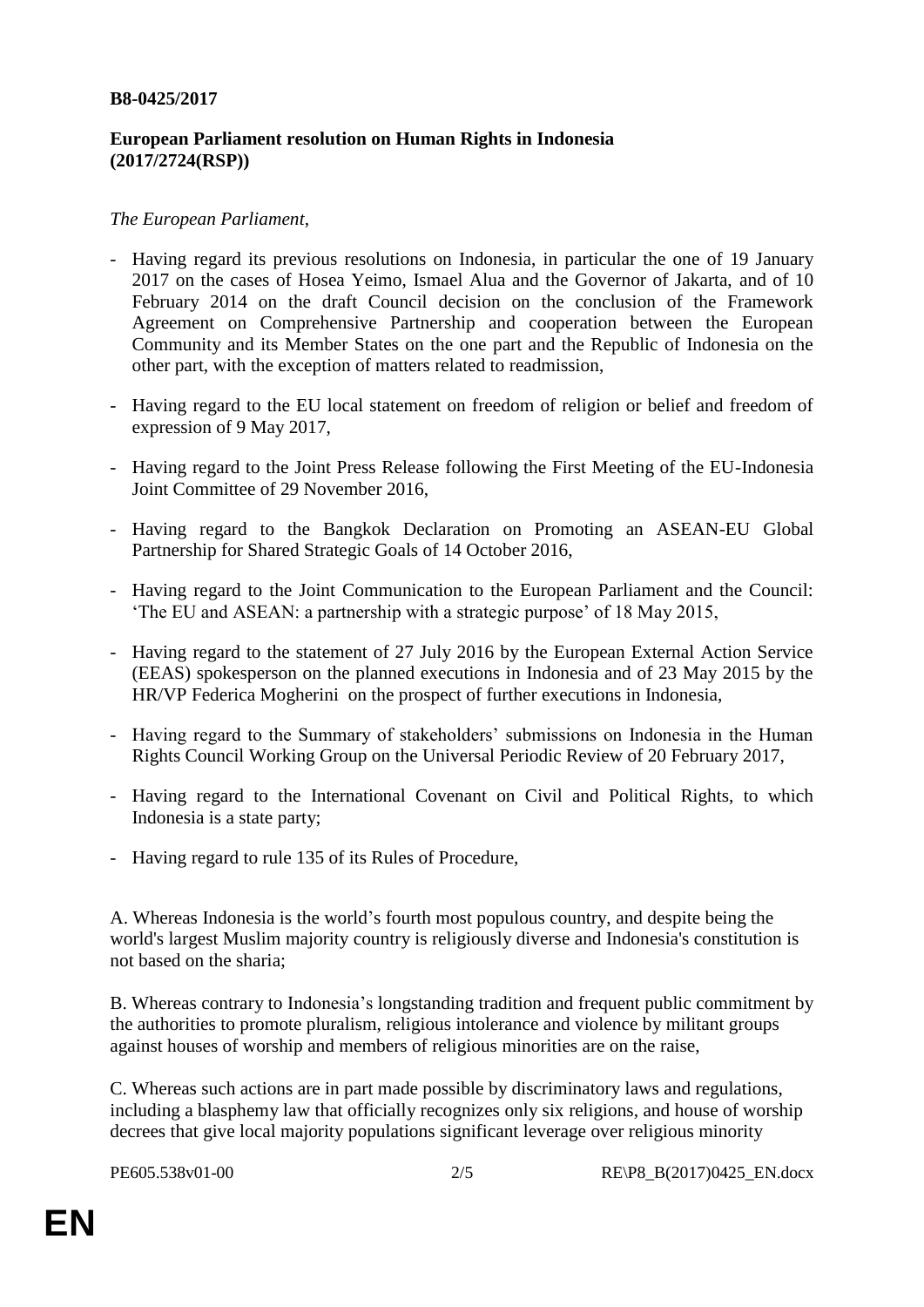communities; whereas in May 2017, the Christian former Governor of Jakarta Basuki Tjahaja Purnama ("Ahok") was sentenced to two years imprisonment on blasphemy charges,

D. Whereas recently LGBTI Indonesians have been facing increased assault on their basic rights, led by anti-LGBTI rhetoric and decrees from government officials and commissions, including mass arrests, forced HIV tests or public caning, thereby creating an atmosphere of heightened fear,

E. Whereas reportedly almost half of all girls from birth to 14 years of age in Indonesia are still victims of female genital mutilation,

F. Whereas the Indonesian government actively supports the death penalty for convicted drug traffickers and executed four convicted drug traffickers in July 2016,

G. Whereas according to the government's own estimates, over 18,000 people with real or perceived psychosocial disabilities in Indonesia currently live in shackles in homes as well as state-run and private institutions, despite an official ban of the practice since 1977,

H. Whereas the government of President Joko "Jokowi" Widodo has repeatedly promised a new approach to Papua and announced in April 2016, that it would seek accountability for 11 high-priority human rights cases in Papua from past years; whereas on the other hand, over the last year Indonesian police arrested thousands of peaceful protesters in Papua for causes including support for Papuan independence,

I. Whereas Papua has the lowest life expectancy, and the highest infant, child and maternal mortality rates in Indonesia and has long been in desperate need of assistance from health INGOs but over the past decade, the Indonesian government has banned international organizations from working on health issues in the region, including Cordaid and the International Committee of the Red Cross,

J. Whereas recent violent attacks by police and military personnel on Indonesian journalists, mostly with impunity, have created an atmosphere of fear and self-censorship; whereas Papuan journalists in particular face harassment, intimidation, and at times violence from security forces and pro-independence forces when they report on corruption, rights abuses, land grabs, and other sensitive topics,

K. Whereas Indonesian authorities continue to restrict access by foreign journalists to Papua despite President Jokowi's May 10, 2015 announcement that accredited foreign media would have unimpeded access to Papua,

1. Re-iterates its concern about the growing intolerance in Indonesia towards ethic, religious and sexual minorities; condemns acts of violence, harassment and intimidation, as well as reported impunity for such acts and complicity of security forces in many cases;

2. Expresses disappointment over the fact that former Governor Ahok was convicted of blasphemy contrary to the principle of religious tolerance and multiculturalism enshrined in the Constitution;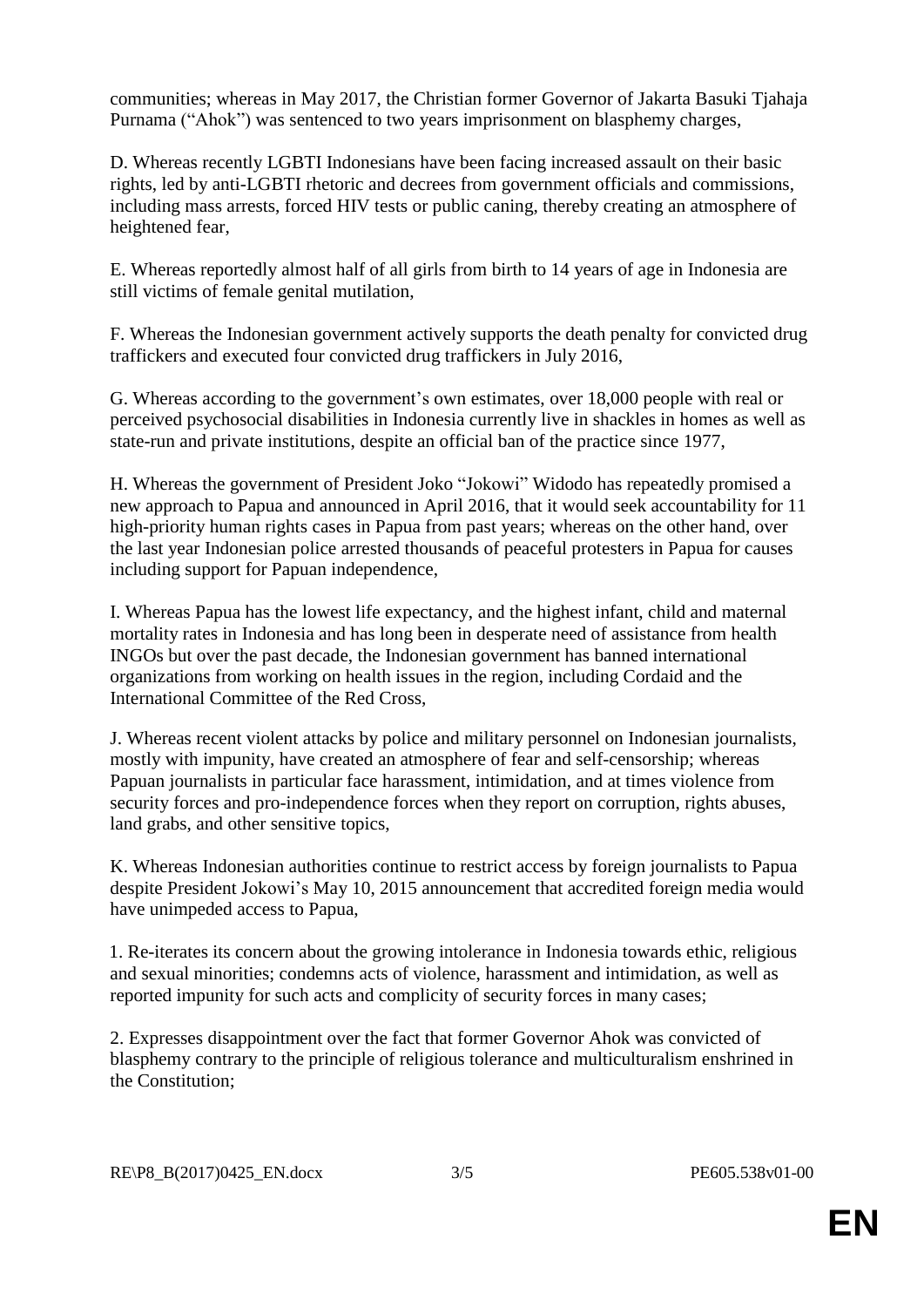3. Calls on the government to take a more proactive line against religious intolerance and to hold violators of rights of religious minority communities to account; appeals to the Indonesian Parliament to abolish discriminatory laws and regulations, including the blasphemy law;

4. Asks President President Joko "Jokowi" Widodo, in line with his public support for LGBTI Indonesians, to order all ministries that issued anti-LGBTI edicts in 2016 to publicly rescind them;

5. Urges the Indonesian police internal affairs division to investigate incidents of police collusion with militant Islamist groups to attack gatherings of LGBTI people and activists, and punish those responsible for the incidents, and specifically instruct the national police chief to command all police forces to respect the rights of LGBTI people and protect them from violence;

6.. Deeply regrets that the present Indonesian government propagates the death penalty as an effective remedy against drug trafficking, welcomes therefore the more that the authorities ordered a last-minute delay in the executions of 10 death row prisoners pending a "comprehensive review" of their cases;

7. Re-iterates its opposition to the death penalty as cruel and irreversible punishment and calls on the Indonesian government to reinstate a moratorium on the use of the death penalty in preparation of its abolition;

8. Welcomes the government's resolve to open up discussion of the state-backed massacres of up to 1 million alleged Communists and others in 1965-1966 and is looking forward to the establishment of a timetable for the creation of a meaningful accountability process for the killings; notes with concern that the appointment of former General Wiranto as security minister, who was indicted by a UN-supported tribunal for crimes against humanity, could compromise such plans;

9. Urges the Ministry of Health to make mental health medication available in the local community health centers (puskesmas) across the country and provide community-based mental health services and to establish independent and regular monitoring of mental hospitals and social care institutions for people with psychosocial disabilities in the short term and a progressive shift from institutions to providing community-based services in the longterm;

10. Welcomes the government campaign against the practice of Female Genital Mutilation announced by Yohana Yembise, Minister for women's empowerment and child protection and calls on the EU Commission to offer its financial support if requested by the government; urges the Indonesian government to criminalize and specify penalties for those who carry out FGM;

11. Welcomes President Joko Widodo promised new approach to Papua and to pursue meaningful steps toward accountability for past human rights abuses in Papua, Urges the President to release all political prisoners and to stop arresting Papuans for exercising their universal rights of freedom of expression and association;